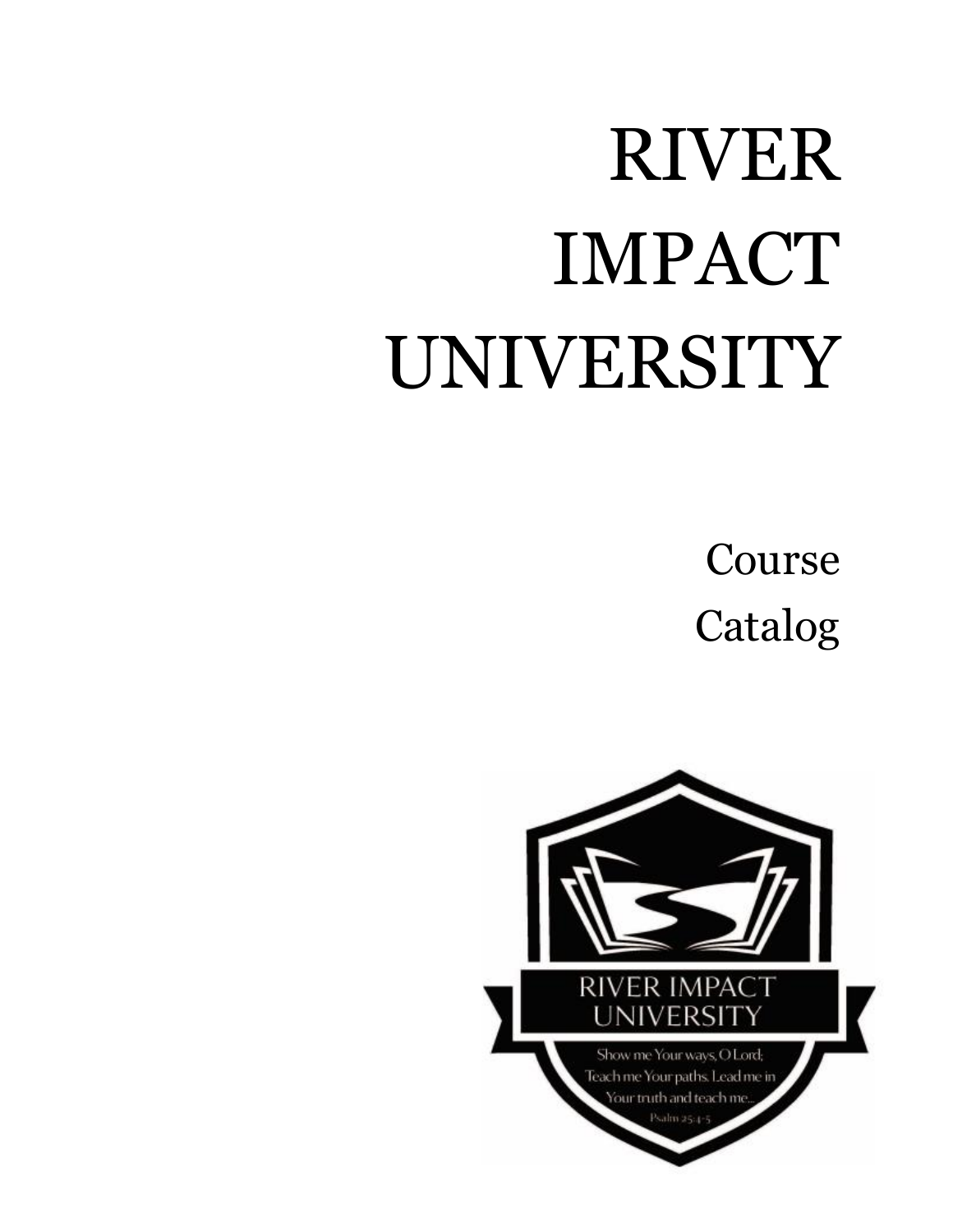## CLASS DESCRIPTIONS (Alphabetical order)

Authority of the Believer – As believers we have authority that some of us may not be aware of. We may even be walking in it and not knowing it. This course is to help us open God's word on the subject of "Authority" so that as believers we may not only live out our God given authority, but also begin to see God's perfect plan unfold in our lives on a daily basis.

Angelology – This class presents a thorough understanding of the different types of angels and their workings and the mode of operation of Satan and his demons.

Anointing (Revival) – In this class students will learn principles of revival and glean practical insights from the teaching of Dr. Rodney Howard-Browne. Students will be exposed to keys for successful ministry and learn how to keep focused on the plan and purpose of God for their lives.

Apologetics – This class will help students defend their faith.

Bible Doctrines – In this course we will take time to study the subjects of what we believe and understand why we believe them. We will also begin to build a solid foundation on the biblical truths that our doctrine is built upon, as well as exposing false doctrines concerning what we believe.

Christian Lifestyle – What are the outward and inward evidences of a Christian lifestyle? When we truly practice a Christian lifestyle, the inward evidence becomes obvious. God's glory and power pours out upon all those around us. Those who live the Christian lifestyle live a pure and confident life on the inside and outside. In the epistles we find what is expected of us inwardly and outwardly.

Christology – The Study of Christ, his life, death and resurrection.

Church & Revival History – The purpose of this course is to help the student become familiar with the periods of Church history, important leaders, significant issues, great movements, and the characteristics of the True Church. Emphasis will be given to the Pentecostal/ Charismatic movements that have arisen since the book of Acts, and have continued throughout history to the present day.

Discipleship – After salvation, then what? Discipleship! Training in righteousness takes time. The student will gain knowledge on how to ground new converts in their faith.

Eschatology – Eschatology is the branch of theology that deals with the final consummation of all things. We will covering such subject matter as the rapture, the tribulation, judgment, and the life to come.

Foundations of Faith – Without Faith it is impossible to please God! This foundational class will increase the believer's faith.

Gifts of the Spirit – This is a study course of the Gifts of the Spirit according to 1 Corinthians 12. The student will learn who the gifts are from, who the gifts are for, and what their purpose is, according to the Bible.

Gospel of John – John's Gospel isn't written like the other three. This will be a detailed study of the Beloved John's account.

Harmony of the Gospels – This course will give the students a thorough understanding of the four Gospels, show the life and ministry of Jesus and how he ministered and flowed with the Spirit.

Helps Ministry – This course will give the student a biblical understanding of the helps ministry in relation to the local church which works in conjunction with a world-wide ministry.

Leadership Principles – This course will develop a biblical foundation for leadership. Students will discover principles that will help them to develop leadership qualities in their lives.

Ministry Tools – A class designed to help each student think critically in explaining scripture (exegesis), making accurate interpretations (hermeneutics), and gain confidence in his/her own ability and in the ability of the Holy Spirit to help him/her in pulpit ministry (homiletics).